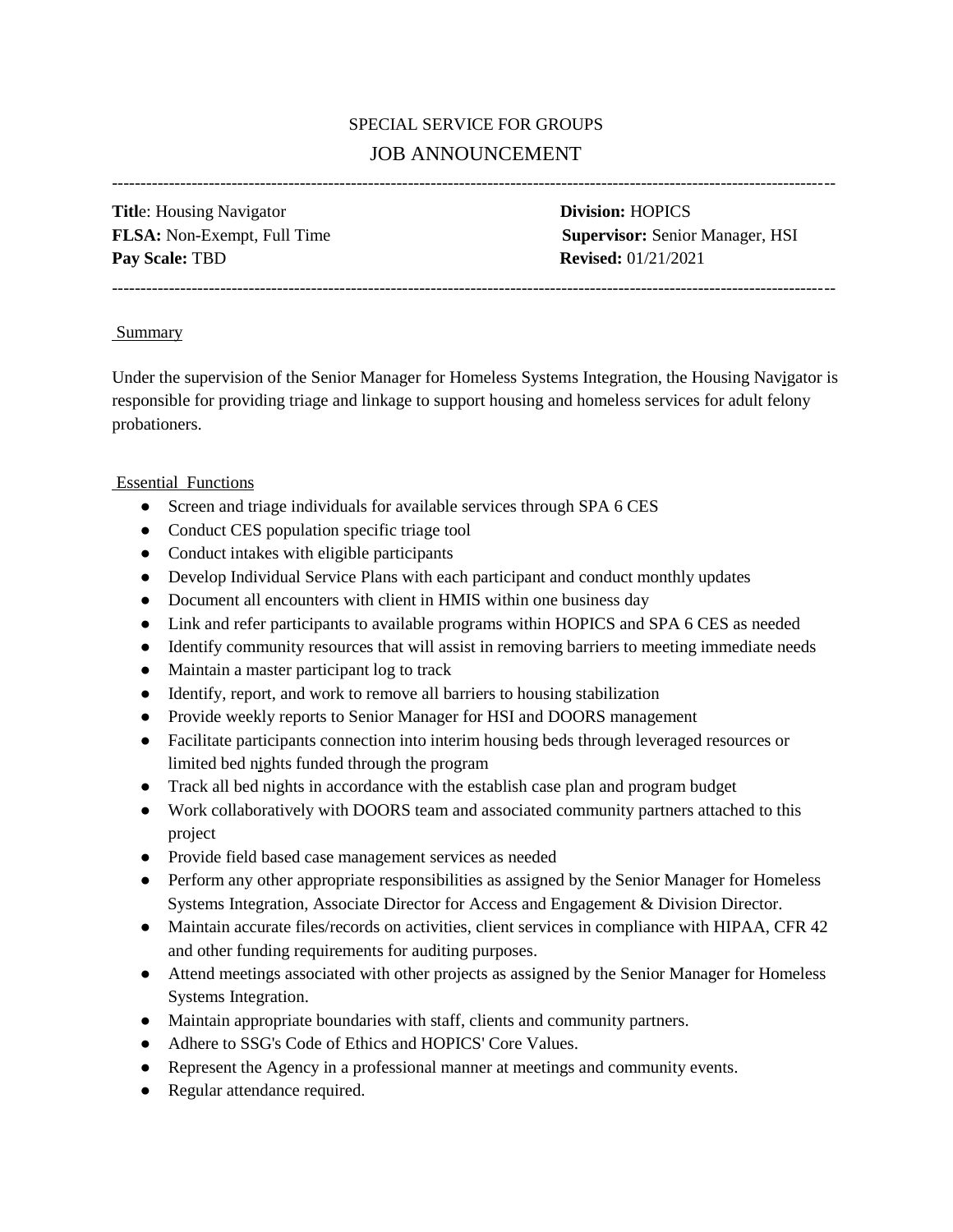Secondary Functions

● Overtime, holiday, or weekend work may be required.

Minimum Qualifications - Knowledge, Skills and Abilities Required

- High School diploma and 5 years' experience in the social service field OR bachelor degree in social work or related field and two years of experience in the social service field.
- If in recovery, a minimum of three (3) years of being drug and alcohol free is **MANDATORY**.
- Ability to work with clients from diverse cultural, ethnic, and socio-economic backgrounds.
- Verification of Employment Eligibility and Background Clearance.
- Ability to take direction, utilize critical thinking, communicate effectively, both written and orally.
- Valid driver's license and reliable transportation.
- Current proof of Auto Insurance required.
- $\bullet$  TB test required (Not more than (3) months prior to or (7) days after date of hire and renewal annually thereafter.
- CPR and First Aid Certification required within 30 days of employment with the company.
- Computer word processing skills required. Ability to understand and carry out oral and written direction.

Non-Essential Qualifications - Knowledge, Skills and Abilities

● Working knowledge of Excel, HMIS, and other database programs is desirable.

Supervisory Responsibilities

● This position does not have any supervisory responsibilities.

## Environmental Conditions (Working Conditions)

• The environment for this position is office and field based. Must be able to work in an environment with many priorities, busy, and fast paced. Must be able to problem solve, adapt to changes that are unpredictable. Must be able to work with highly aggressive clients. Must be able to work in various shelters environments. Exposed to highly aggressive clients: must communicate too many sources including courts and outside community agencies: sometimes noisy, loud and disruptive clients.

Physical Requirements

● In the course of performing this job, the incumbent typically spends time sitting, standing, walking, speaking, thinking, listening, and carrying (20lbs). Must sit at computer for data entry and reports: sometimes spend time driving and walking and carrying equipment/files/charts. Assisting client with moving their personal belongings. Speak to staff and outside agencies in public meetings and Provider Meetings. Represent the Agency in a professional and positive manner